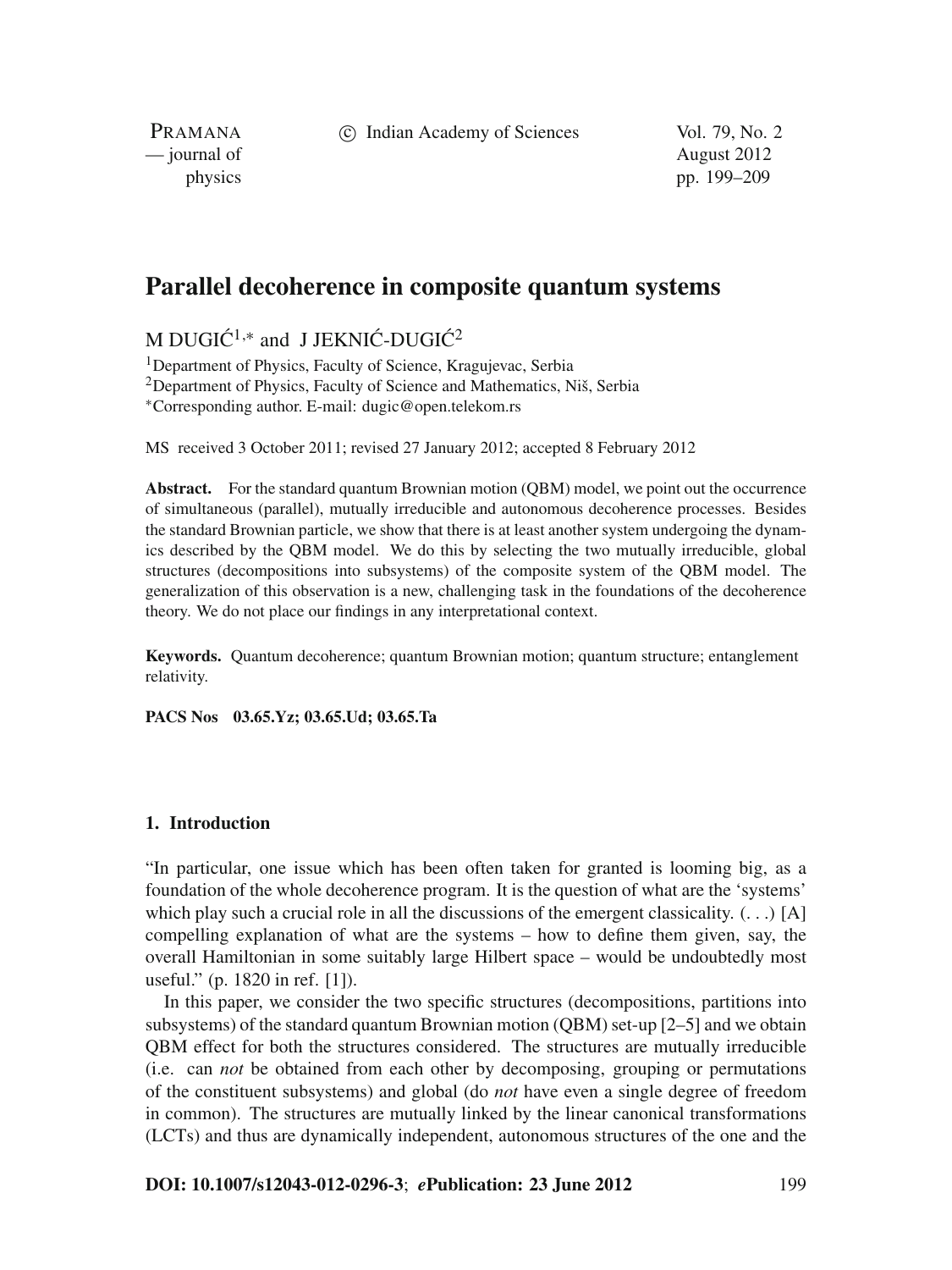same composite system of the QBM model that cannot be obtained from each other via the 'coarse graining' [6] operation.

The LCT is a universal physical method. Already the unitary evolution regroups or separates the constituent subsystems, thus locally changing the structure of a composite system. In quantum decoherence, the LCTs are sometimes used to ease the calculation [5], while (kinematically) regrouping or decomposing the subsystems may shed new light on the mechanism of decoherence [7,8]. A change in the environmental degrees of freedom reveals some subtleties such as the 'system-size' dependence of decoherence [5,9] and can help in distinguishing the robust (the preferred 'pointer basis' [4,5,10,11]) states for the open system [12–14]. However, these models and considerations refer to the local structures that share the degrees of freedom or can be reduced to each other. This makes the structures considered mutually dynamically coupled or dependent, which is not our objective.

Paradigmatic to our considerations is the hydrogen atom (HA) model. The quantum theory of the hydrogen atom relies on the transformations of the electron's (e) and the proton's (p) degrees of freedom to introduce the atom centre-of-mass (CM) and the 'relative position (R)' degrees of freedom. Due to the absence of coupling between CM and R, one obtains the separation of the variables and the exact solution of the atomic internal energy and eigenstates. The two structures of HA,  $e + p$  and CM + R, are mutually irreducible and global like those of the QBM set-up we discuss below.

In §2, we derive our main result on the parallel decoherence: at variance with the standard wisdom, we point out that a composite quantum system can be described by (may host) the different, simultaneously existing and mutually independent quasiclassical (global) structures. In §3 we generalize our considerations and we emphasize that the 'parallel decoherence' launches a new task in the foundations of the decoherence theory. In general, this task can be formidable yet possibly of a wider scientific interest. Section 4 is Discussion, where we emphasize: as long as one can rely on our model-dependent finding, if the standard decoherence program provides the 'appearance of a Classical World', our results suggest the 'appearance of the Classical Worlds'. Nevertheless, we do not enter into any interpretational details. Section 5 is Conclusion.

#### **2. Parallel decoherence in the QBM set-up**

"Note that decoherence derives from the presupposition of the existence and the possibility of a division of the world into 'system(s)' and 'environment'." (p. 83 in ref. [11]).

By 'decoherence' we mean the 'environment-induced selection' of the preferred ('pointer basis') states of an open quantum system  $[4,5,10,11,15]$ . The effect of decoherence refers to certain (typically 'collective') observables (formally subsystems) of a larger (open) system S in unavoidable interaction with its environment E. The interaction in S + E system and its strength determine a preferred set of (not necessarily orthogonal) pointer basis states of the open system S that bear robustness – these states exhibit the 'least' response to the environmental influence.

For a sufficiently large environment, the robustness of the pointer basis states gives rise to the quasidiagonal form of the system's state  $\hat{\rho}_S$  (in the pointer basis representation)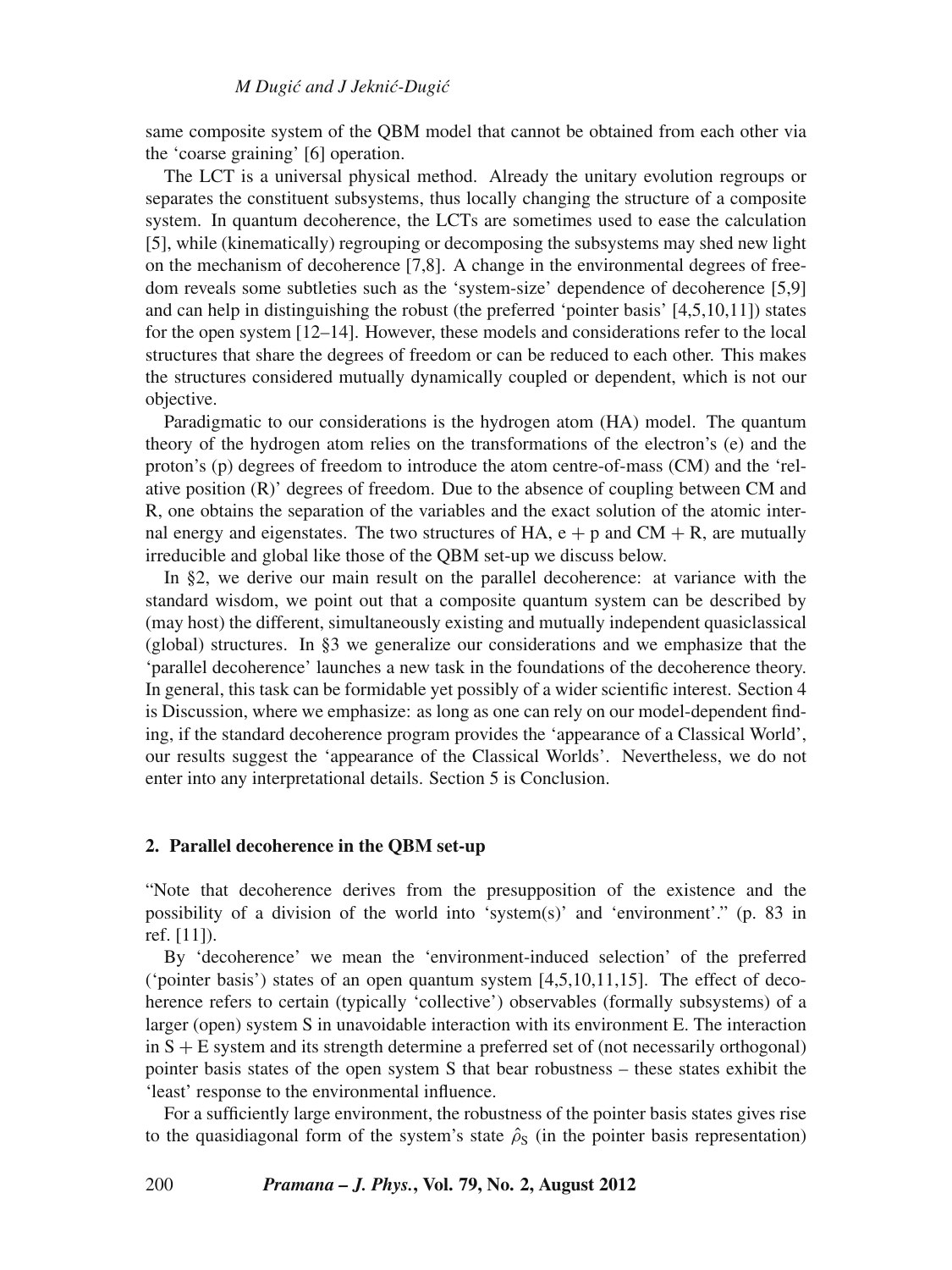and the effect of decoherence appears to be irreversible in practice [4,16]. This apparent irreversibility is the physical basis of both the approximate quasiclassical dynamics of the decohered system (a subsystem of S) as well as the classical-information contents of the open system S.

This typical attitude of the decoherence theory in introducing a composite system  $\mathcal C$  by grouping the actual systems, S and E ( $C = S + E$ ) is at variance with our concern here. Actually, we admit that the existence of a (practically closed) composite system  $\mathcal C$  whose structure appearing through the alternative decompositions into subsystems is yet to be defined. The different structures are mutually linked by some LCTs and we investigate the occurrence of decoherence for some alternative structures.

In some abstract terms, our task can be readily formulated: whether or not, the LCTs can provide the occurrence of decoherence for an alternative structure of a composite system? While this is the subject of the next section, here we just emphasize: as the occurrence of decoherence is directly related to the interaction term in the Hamiltonian of the composite system [15], the LCTs should preserve the desired characteristics [15] of the interaction even for the alternative structure. In this section, we are concerned with the concrete, QBM model of the composite system.

In order to emphasize our basic observation, we first deal with the simplified model of a pair of one-dimensional systems S, E linearly interacting through their respective position operators  $\hat{x}_{S}$  and  $\hat{x}_{E}$ .

The Hamiltonian is given by

$$
\hat{H} = \frac{\hat{p}_{\rm S}^2}{2m_{\rm S}} + \frac{\hat{p}_{\rm E}^2}{2m_{\rm E}} + \frac{m_{\rm E}\omega^2}{2}\hat{x}_{\rm E}^2 - C\hat{x}_{\rm S}\hat{x}_{\rm E} \equiv \hat{H}_{\rm S} + \hat{H}_{\rm E} + \hat{H}_{\rm S+E}.
$$
 (1)

The standard LCT that introduces the centre-of-mass (CM) and the 'relative positions' (R) observables  $(\hat{X}_{CM} = (m_S \hat{x}_S + m_E \hat{x}_E)/(m_S + m_E)$  and  $\hat{\rho}_S = \hat{x}_S - \hat{x}_E$ , respectively) give rise to

$$
\hat{H} = \frac{\hat{p}_{\rm CM}^2}{2(m_{\rm S} + m_{\rm E})} + c_1 \hat{X}_{\rm CM}^2 + \frac{\hat{p}_{\rm R}^2}{2\mu} + c_2 \hat{\rho}_{\rm R}^2
$$

$$
- c_3 \hat{X}_{\rm CM} \hat{\rho}_{\rm R} \equiv \hat{H}_{\rm CM} + \hat{H}_{\rm R} + \hat{H}_{\rm CM+R},\tag{2}
$$

 $c_1 = m_E \omega^2/2 - C$ ,  $c_2 = m_S \mu \omega^2/2(m_S + m_E) + C \mu/(m_S + m_E)$ ,  $c_3 = C(m_E - m_S)/(m_S + m_E)$  $m_{\rm E}$ ) +  $\mu \omega^2$  and  $\mu = m_{\rm S} m_{\rm E}/(m_{\rm S} + m_{\rm E})$  is the reduced mass, with the constraint *C* <  $m_{\rm E}\omega^2/2$ . This way, the composite system  $C = S + E$  is formally redefined to introduce the alternative structure defined by the 'new' subsystems CM and R. Certainly,  $S + E$  =  $C = CM + R$  and the Hamiltonian eqs (1) and (2) is the composite system's Hamiltonian,  $\hat{H} \equiv \hat{H}_C$ .

The two structures,  $S + E$  and  $CM + R$ , are mutually irreducible (cannot be obtained from each other by decomposing or grouping the constituent subsystems) and 'global' (not having common degrees of freedom). The models are formally similar: the interaction terms are exactly of the same form that distinguishes the position-eigenstates as the candidate pointer basis states [15] for both S and CM. For the many-particles

*Pramana – J. Phys.***, Vol. 79, No. 2, August 2012** 201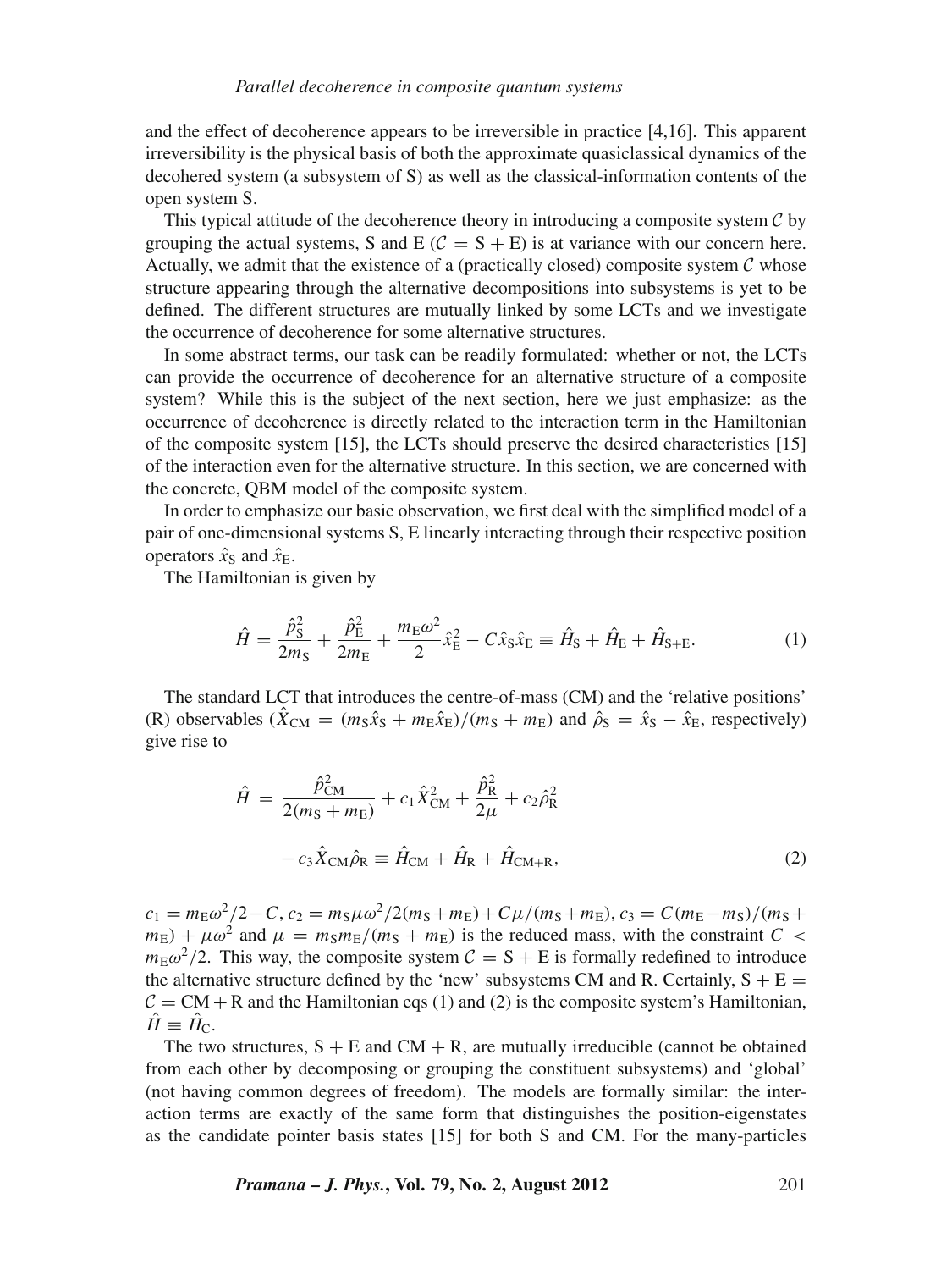environment (see below), both the open systems can be described by the following master equation [4,5]:

$$
i\hbar \frac{d\hat{\rho}}{dt} = [\hat{H}, \hat{\rho}] - i\Lambda[\hat{x}, [\hat{x}, \hat{\rho}]], \qquad (3)
$$

which models the position-observable  $(\hat{x})$  measurement. Therefore, the models, albeit simplified, suggest the possible simultaneous and mutually independent existence of the preferred states for the open systems of both decompositions.

Let us extend the model eq. (1) by identifying  $\hat{x}_E$  with the collective variable  $\sum_i \kappa_i \hat{x}_{Ei}$ for the harmonic bath (E). Then the model eq. (1) resembles the Caldeira–Leggett model [2] for the quantum Brownian motion (QBM). For this model, the occurrence of decoherence is a well-established result [2–5]. Physically, the bath E acts as a 'quantum apparatus' measuring the S's position-observable  $\hat{x}_s$ . Interestingly enough, for the initial Gaussian states for S, the occurrence of decoherence for the linear position-observables coupling (also for eqs  $(1)$  and  $(2)$ ) is largely independent of the details, such as the appearance/non-appearance and the kind of external field  $V(\hat{x}_S)$  in the model, the strength of interaction, the spectral density or the bath's temperature as well as the presence of (classical or quantum) correlations in the initial state of the composite system [3,5]. The Gaussian states (that include the standard 'coherent states') appear as the approximate pointer basis.

Let us formally consider the Caldeira–Leggett model:

$$
\hat{H} = \frac{\hat{p}_{\rm S}^2}{2m_{\rm S}} + V(\hat{x}_{\rm S}) + \sum_{i} \left( \frac{\hat{p}_{\rm Ei}^2}{2m_{i}} + \frac{m_{i}\omega_{i}^2 \hat{x}_{\rm Ei}^2}{2} \right) \pm \hat{x}_{\rm S} \sum_{i} \kappa_{i} \hat{x}_{\rm Ei}
$$
\n
$$
\equiv \hat{H}_{\rm S} + \hat{H}_{\rm E} + \hat{H}_{\rm S+E},\tag{4}
$$

where the index *i* enumerates the environmental 'particles', and the  $\pm$  sign is in accord with the variations of the model in the literature. The Hamiltonian eq. (4) generates unitary dynamics for the initially separable state of the composite system,  $\hat{\rho}_C = \hat{\rho}_S \otimes \hat{\rho}_{Eth}$ , where  $\hat{\rho}_{\text{Eth}}$  denotes the thermal-equilibrium state of the environment E. So, we consider the standard, linear QBM set-up with the separable initial state of the composite system  $C$ .

Now, we apply the standard LCTs introducing the centre-of-mass (CM) and the relative-position variables for the whole composite system  $C$ , where the set of relative positions is collectively denoted as the subsystem R,  $\{\hat{\rho}_{R\alpha}\}$ . Then, the inverse transformations give  $\hat{x}_i = \hat{X}_{CM} + \sum_{\alpha} \omega_{\alpha i} \hat{\rho}_{R\alpha}$  and  $\hat{x}_1 \equiv \hat{x}_S$ ,  $\omega_{1i} \equiv \omega_{Si}$ ;  $\omega$ s can be positive/negative real constants.

For the 'new' structure  $CM + R$  one obtains

$$
\hat{H} = \frac{\hat{P}_{CM}^2}{2M} + \frac{1}{2} M \Omega_{CM}^2 \hat{X}_{CM}^2 + \sum_{\alpha} \left( \frac{\hat{P}_{R\alpha}^2}{2\mu_{\alpha}} + \frac{1}{2} \mu_{\alpha} \nu_{\alpha}^2 \hat{\rho}_{R\alpha}^2 \right) + \hat{V}_{R} \pm \hat{X}_{CM} \sum_{\alpha} \sigma_{\alpha} \hat{\rho}_{R\alpha}
$$
\n(5)

for the two relevant models, of the free particle and of the harmonic oscillator as the open system S. Introducing the total (CM) mass *M*, the standard reduced masses  $\mu_{\alpha}$  and the

202 *Pramana – J. Phys.***, Vol. 79, No. 2, August 2012**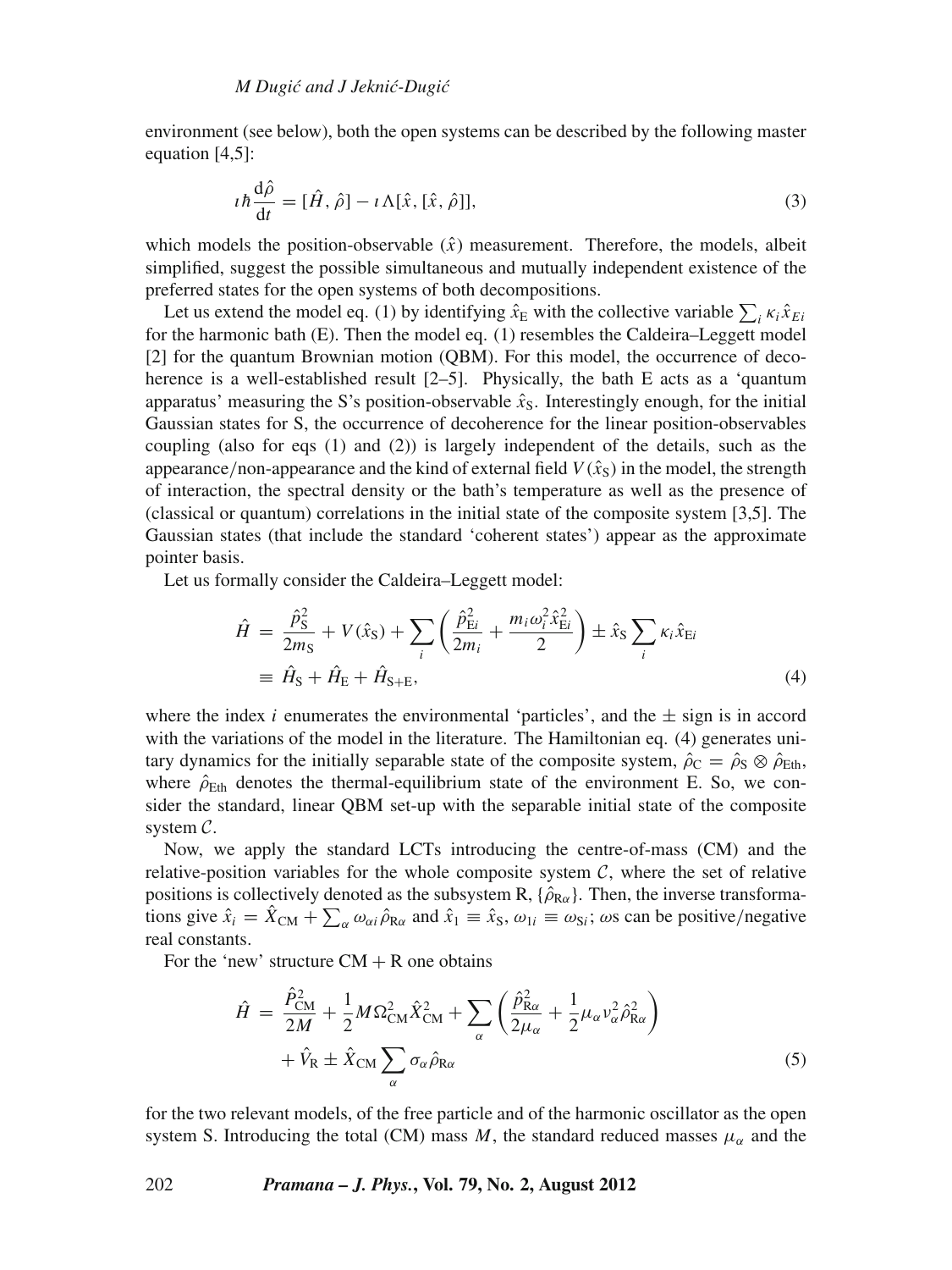'mass polarization' constants  $C_{\alpha\alpha'} = m_{\alpha+1}m_{\alpha'+1}/M$ , the constants appearing in eq. (5) are as follows:

(i) For the *free particle*  $(V(\hat{x}_S) = 0)$ :  $M\Omega_{CM}^2/2 = \sum_i (\pm \kappa_i + m_i \omega_i^2/2)$ ,  $\mu_\alpha v_\alpha^2/2 =$  $\pm \omega_{\alpha S} \sum_{i} \kappa_{i} \omega_{\alpha i} + \sum_{i} m_{i} \omega_{i}^{2} \omega_{\alpha i}^{2}/2$ , and  $\sigma_{\alpha} = \sum_{i} (\kappa_{i} \omega_{\alpha i} + \kappa_{i} \omega_{\alpha S} + m_{i} \omega_{i}^{2} \omega_{\alpha i})$ . The internal interaction term  $\hat{V}_R = \sum_{\alpha \neq \alpha'} [C_{\alpha\alpha'} \hat{p}_{R\alpha} \hat{p}_{R\alpha'} / \mu_\alpha \mu_{\alpha'} + (\Omega_{\alpha\alpha'} + \omega_{\alpha S} \Omega_{\alpha'}) \hat{p}_{R\alpha} \hat{p}_{R\alpha'}]$ ;  $\Omega_{\alpha} = \sum_{i} \kappa_i \omega_{\alpha i}$  and  $\Omega_{\alpha \alpha'} = \sum_{i} m_i \omega_i^2 \omega_{\alpha i} \omega_{\alpha' i}/2$ . The conditions of positivity,  $M \Omega_{\text{CM}}^2 / 2 >$ 0 and  $\mu_{\alpha} v_{\alpha}^2/2$  > 0, exhibit the subtleties concerning the choice of the physically interesting LCT.

(ii) For the *harmonic oscillator*  $(V(\hat{x}_s) = m_s \omega_s^2 \hat{x}_s^2/2)$ : the harmonic part for S adds the terms appearing by virtue of the inverse transformation (see above):  $\hat{x}_{S}$  =  $\hat{X}_{\text{CM}}+\sum_{\alpha}\omega_{\alpha S}\hat{\rho}_{\text{R}\alpha}$ . Particularly, the harmonic term for S obtains the form:  $m_S\omega_S^2\hat{X}_{\text{CM}}^2/2+$  $\sum_{\alpha} m_S \omega_S^2 \omega_{\alpha S}^2 \hat{\rho}_{\text{R}\alpha}^2/2 + \sum_{\alpha \neq \alpha'} m_S \omega_S^2 \omega_{\alpha S} \omega_{\alpha' S} \hat{\rho}_{\text{R}\alpha} \hat{\rho}_{\text{R}\alpha'}^2/2 + \hat{X}_{\text{CM}} \sum_{\alpha} m_S \omega_S^2 \omega_{\alpha S} \hat{\rho}_{\text{R}\alpha}^2$ . By adding this sum to the Hamiltonian for the free particle (Case (i)) one obtains the Hamiltonian of the general form eq. (5).

To this end, it is essential to note that the two structures of the composite system,  $S + E$  and  $CM + R$ , do not follow from each other via decomposing, grouping or the permutations of subsystems (degrees of freedom) operations. As the two structures do not have even a single degree of freedom in common, they are 'global', as distinct from the 'local' structures emphasized in Introduction [5–8,11–13]. The two open systems, S and CM, are one-dimensional systems and cannot be decomposed – they do not posses any structure of their own. So, the two structures are mutually irreducible and their unitary (Schrödinger) dynamics are mutually independent and autonomous.

Compare the two models, eqs (4) and (5), that equally apply to both the Cases (i) and (ii). The simple exchange of CM and R in eq. (5) by S and E gives a formal variation of eq. (4). Both open systems (S and CM) are one-dimensional. Then, by virtue of the LCTs, the respective environments (E and R) bear the same number of degrees of freedom – the same complexity and ability to provide 'genuine decoherence'. Both environments are harmonic-oscillator systems. The interaction terms are of exactly the same form. Therefore the related spectral densities are also of the same form.

The differences come about as follows. First for the Hamiltonian forms that differ in the values of the parameters (the masses and the characteristic frequencies of the oscillators), there is a new harmonic term for CM system relative to the system S, and there is the (small-norm) term  $\hat{V}_R$  involving the couplings for the new-environment's (R's) oscillators. Second, the variable transformations typically induce a change in quantum state of the composite system: if a state is separable for one structure, it is typically entangled for the alternative structure – the entanglement relativity [17–24].

Nevertheless, as we show in Appendix, all these distinctions do not change the conclusion presented for the simple model. Actually, in Appendix we show that the composite system's Hamiltonian  $\hat{H}$  generates for the fixed initial state  $\hat{\rho}_C$  the two, simultaneously (in parallel) occurring and mutually irreducible and independent decoherence processes for the two open systems S and CM. While the details regarding the occurrence of decoherence (such as the decoherence time, the recurrence time or the state fluctuations) may be different for different structures, one can say: just like the open system S, the open system CM is a 'Brownian particle' for its respective structure. As the two decoherence processes unfold simultaneously (in parallel) and are mutually irreducible and independent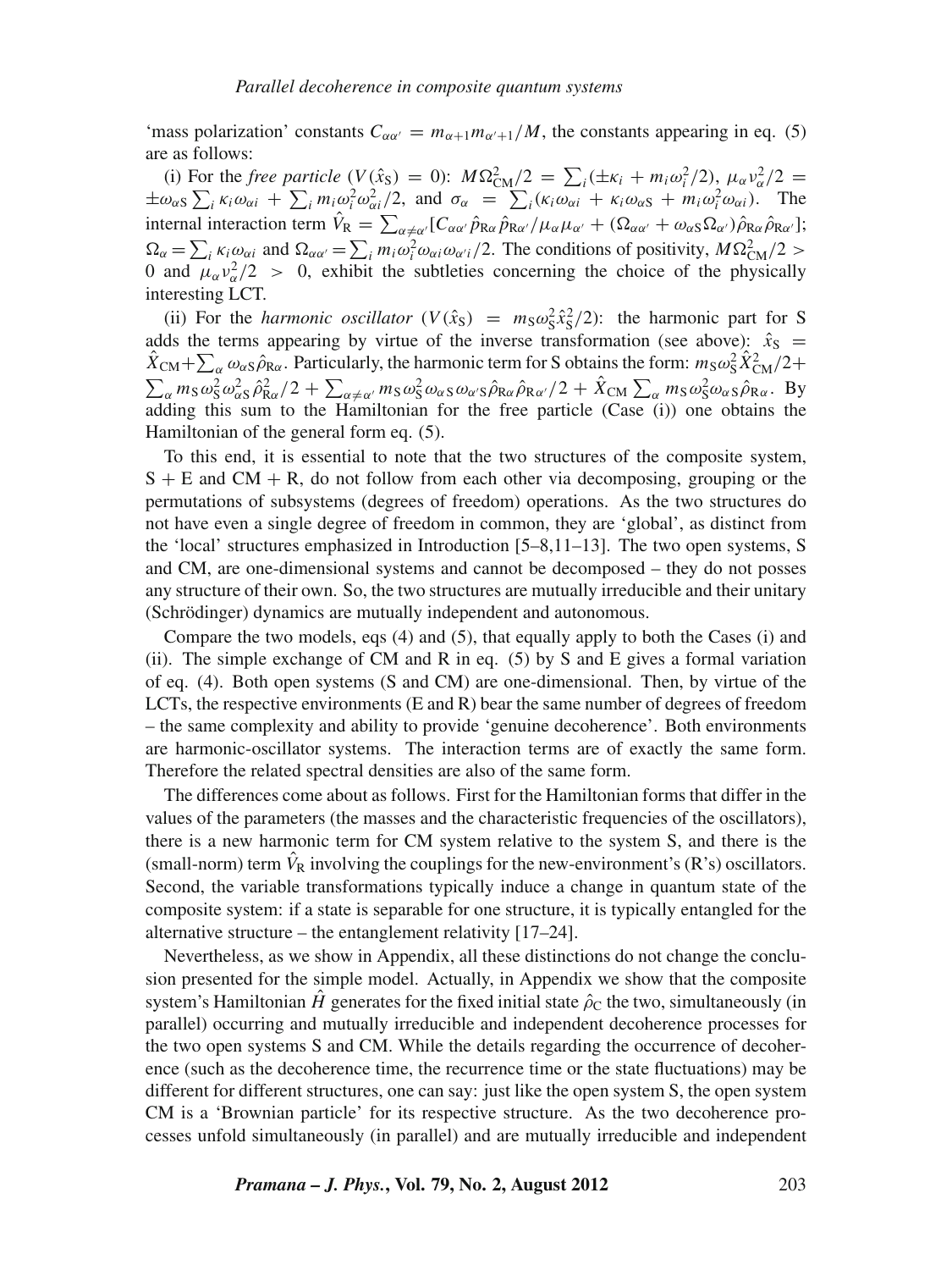(autonomous), we emphasize our main result as follows: the isolated composite system  $\mathcal C$  hosts at least two simultaneously and mutually independently occurring (the parallel) decoherence processes that amount to the approximate quasiclassical behaviour of the subsystems, i.e. of the two, mutually irreducible and dynamically autonomous 'Brownian particles', S and CM.

#### **3. Some general considerations**

Let us present our considerations in more abstract terms.

The LCTs can be formally presented in a compact form as

$$
\hat{X}_{S'\alpha} = X(\hat{x}_{Si}, \hat{p}_{Si}; \hat{\xi}_{Ej}, \hat{\pi}_{Ej}), \quad \hat{P}_{S'\alpha} = P(\hat{x}_{Si}, \hat{p}_{Si}; \hat{\xi}_{Ej}, \hat{\pi}_{Ej})
$$
\n
$$
\hat{\Xi}_{E'\beta} = \Xi(\hat{x}_{Si}, \hat{p}_{Si}; \hat{\xi}_{Ej}, \hat{\pi}_{Ej}), \quad \hat{\Pi}_{E'\beta} = \Pi(\hat{x}_{Si}, \hat{p}_{Si}; \hat{\xi}_{Ej}, \hat{\pi}_{Ej}).
$$
\n(6)

In eq. (6) appear the (continuous) position and the momentum observables of the subsystems, which are indicated by the indices to the observables appearing in eq. (6). The LCTs do not assume any constraints on the degrees of freedom and the number of the degrees of freedom is conserved; the tensor-product structures of the C's Hilbert state fulfill the equality  $\otimes_{i=1}^{\nu_S} H_{\text{Si}} \otimes_{j=1}^{\nu_E} H_{\text{E}j} = \otimes_{p=1}^{\nu_{S'}} \overline{H_{\text{S}'p}} \otimes_{q=1}^{\nu_{E'}} H_{\text{E}'q}$ , while  $\nu_S + \nu_E = \nu_{S'} + \nu_{E'}$ . The LCTs are global if the related structures,  $S = \{\hat{x}_{Si}, \hat{\xi}_{Ej}\}\$  and  $S' = \{\hat{X}_{S'\alpha}, \hat{\Xi}_{E'\beta}\}\$ , do not have a single degree of freedom in common,  $S \cap S' = 0$ , and both the two structures obey the Schrödinger law and are dynamically mutually independent. Further on, as in §2, we consider the mutually irreducible structures.

In general terms, our task refers to a pair of (global) decompositions,  $S + E$  and  $S' + E'$ , of a composite system C, whose Hamiltonian,  $\hat{H}_C$ , can be written as

$$
\hat{H}_{\rm S} + \hat{H}_{\rm E} + \hat{H}_{\rm SE} = \hat{H}_{\rm C} = \hat{H}_{\rm S'} + \hat{H}_{\rm E'} + \hat{H}_{\rm SE'}.
$$
\n(7)

Due to the interaction  $\hat{H}_{\text{SE}}$ , the entanglement in S + E is expected to be of the general form  $\sum_i \alpha_i |\psi_i\rangle_S |\chi_i\rangle_E$ , e.g. an instantaneous Schmidt form of state  $|\Phi\rangle_C$  of the composite system C. On the other hand, for the separable interaction [15]  $\hat{H}_{S'E'}$ , one obtains for the same state  $|\Phi\rangle_C$  (in the same instant of time) another form  $\sum_j \beta_j |\phi_j\rangle_{S'} |\phi_j\rangle_{E'}$ , still with the equality:

$$
\sum_{i} \alpha_{i} |\psi_{i}\rangle_{S} |\chi_{i}\rangle_{E} = |\Phi\rangle_{C} = \sum_{j} \beta_{j} |\phi_{j}\rangle_{S'} |\varphi_{j}\rangle_{E'}.
$$
\n(8)

Independently of their physical contents, the equalities like eq. (8) emphasize a challenging mathematical task. In the formal mathematical context, deriving the LHS (RHS) of eq. (8) from the RHS (LHS) of eq. (8) is an open issue weakly investigated so far. For certain simple models, one can show [21,22] that a state given in a separable form for the decomposition  $S + E$  bears quantum entanglement regarding another decomposition  $S' + E'$ ; the decompositions being related by certain LCTs. As our dynamical arguments can hardly cover these methodological gaps for obtaining exact (kinematical) forms of the  $\mathcal{C}$ 's state for different decompositions, we do not report any progress in this regard.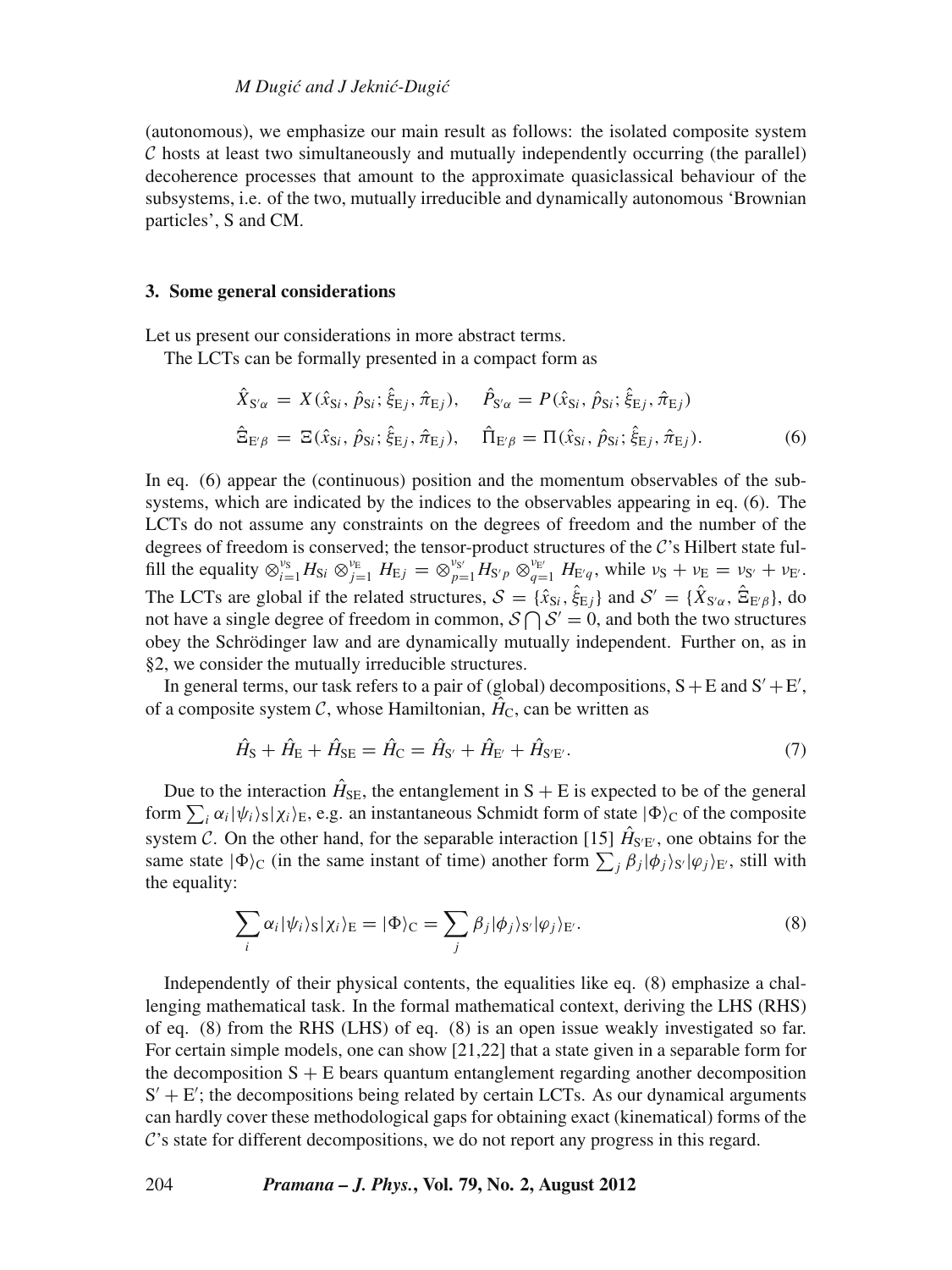In the respective position-representations of eq.  $(6)$ , eq.  $(8)$  reads (up to a constant) as

$$
\sum_{i} \alpha_{i} \psi_{i}(x_{\text{Sm}}) \chi(X_{\text{En}}) = \sum_{j} \beta_{j} \phi_{j}(\xi_{\text{S}'p}) \varphi_{j}(\Xi_{\text{E}'q}). \tag{9}
$$

Of course, the presence of entanglement is not sufficient for the occurrence of decoherence. But decoherence requires entanglement. Interestingly enough, the occurrence of decoherence for the QBM model of §2 is quite independent of the initial correlations in the composite system ([3,5], and references therein).

Now, one may pose the following question: Does the parallel decoherence apply to a general system? In answering this question, we emphasize: The above analysis bears some subtlety as the global LCTs can completely change the character of the model of the composite system. Then, in general, the task of theoretically predicting decoherence may be challenging.

To see this, we refer to the simple yet paradigmatic models of the hydrogen atom, and of the QBM model of §2. Let us first emphasize that the kinetic terms are of the same form for every subsystem. However, the external fields for the constituent subsystems as well as their mutual interactions nontrivially change. For the hydrogen atom, as it is well-known, the (Coulomb) interaction present for the  $e + p$  decomposition disappears in the  $CM + R$  decomposition – it becomes the external (Coulomb) field for the 'relative particle' (R). Regarding the QBM model (§2), both the external fields as well as the interaction for the subsystems can change, relative to the original decomposition. Both CM and R are 'placed' in the quadratic external potentials. If such potentials are present in the original model, then the characteristic frequencies are changed. The interaction in  $CM + R$  decomposition is formally the same as for  $S + E$  decomposition, yet with different strength. These examples illustrate the following general rule: all (but the kinetic) terms of the Hamiltonian for a decomposition can contribute to all (but the kinetic) the terms of the Hamiltonian for an alternative decomposition.

Of course, the changes in the form of interaction and in its strength [15] provide different backgrounds for the possible occurrence of decoherence for different global structures. The change in character and strength of interaction can give rise to a change in the approximations/physical assumptions for the alternative decomposition(s), e.g., if the 'weak coupling' and/or the 'rotating wave' (the 'secular') approximations [5] are valid for the original decomposition, this need not be the case for an alternative global decomposition of the composite system; similarly, the 'spectral density' [5] can change for different decompositions. On the other hand, even if the 'original environment' is in thermal equilibrium, the 'new environment' need not be even stationary. Finally, the global LCT can change the character of the quantum state of the composite system: a separable state for one decomposition typically obtains entangled form for some alternative decomposition [17–24]. Then, a completely positive dynamics for one decomposition  $(S + E)$  can become non-completely positive dynamics for another structure  $(S' + E')$ .

Therefore, we answer the above-posed question as follows: investigating the parallel occurrence of decoherence is a new challenging task in the foundations of the decoherence theory. Bearing in mind the details that may determine the dynamics of open systems, the occurrence of decoherence for the alternative structures, in general, cannot be guaranteed. Rather, it should be separately considered for a class of similar models of open systems and their environments.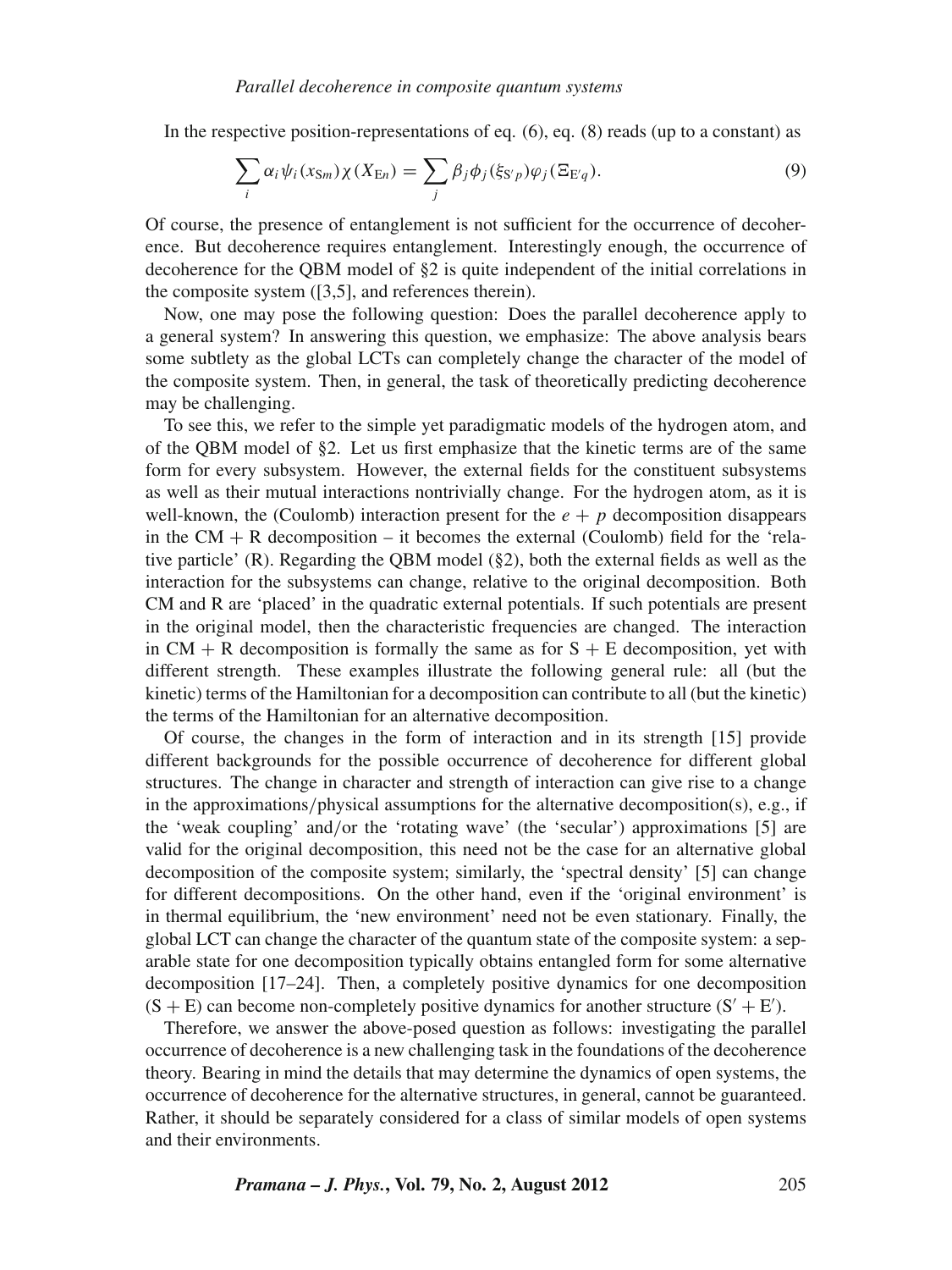#### **4. Discussion**

Global and mutually irreducible structures (partitions into subsystems) of an isolated composite system are crucial for our results and observations. While decoherence regarding the local and/or mutually reducible structures may bear some subtlety yet to be discovered, the parallel decoherence as introduced in this article is the characteristic of the mutually global and irreducible structures. The 'parallel decoherence' means simultaneous, mutually non-intersecting (dynamically independent) unfolding of decoherence for different structures. So, at variance with the standard view, a composite system may host different, mutually independent global quasiclassical structures. The concept of the  $(global)$  quasiclassical structure  $[4,5,10,11]$  is relative. We believe that this relativity of 'structure' may enrich the classical concept of complexity [25] and may be of interest for a number of disciplines, e.g., bearing in mind eq. (6), a comparison between the two open systems, S and CM, is vague, not only on the intuitive ground. Actually, the two sets of states appearing in eq. (9),  $\{\psi_i(x_{\text{S}_m})\}$  and  $\{\phi_i(\xi_{\text{S}_p})\}$ , do not belong to the same probability space, neither e.g.  $\int |\phi_j(\xi_{S'p})|^2 \Pi_n dx_{En}$  can be interpreted as the probability density for S. Consequently, the complexity of the two semiclassical structures may be different both in the classical [25] as well as in the quantum-mechanical context ([26], and references therein). To this end, the work is in progress and the results will be presented elsewhere.

Regarding our QBM model of §2, one may pose the following question: Are there only two possible decompositions which give rise to pointer states? Section 2 and Appendix implicitly answer this question. Actually, formally every linear canonical transformation, not involving the momentums, preserves the linear position–position coupling and the physical kind of the environment that are essential for our finding. Unless the self-Hamiltonians for the new subsystems appear non-realistic, one obtains the same conclusion. So, for such types of LCTs, while the details may be different, we can answer the question: there is more than two decompositions supporting the QBM effect.

The decoherence-based structure analysis is not restricted to the 'massive' quantum particles. The LCT can be defined for both the 'massive particles' (e.g. atoms) interacting with a quantum field (e.g. the electromagnetic field  $[27]$ ) and the interacting quantum fields. While the details can be different, as long as the reduced dynamics is Markovian and the coupling is linear in the transformations-related observables, our finding of the parallel occurrence of decoherence may be expected to be valid. The details in this regard will be presented elsewhere.

Bearing in mind the global structures, our main result can be described as given in Introduction: if decoherence establishes 'the appearance of a classical world' [4] (e.g.  $S+E$ ), our findings suggest 'the appearance of the classical worlds' (e.g.  $S+E$  and  $CM+$ R). As a corollary of the standard decoherence theory [4,5,10,11], the parallel occurrence of decoherence opens the following question: This parallel decoherence implies that the emergent classical world is not unique, which does not seem to be supported by our general observations. Does then the parallel decoherence suggest the requirement of a further selection process?

The answer to this question is essentially interpretational. Detailed analysis and arguments in this regard require some space. Here we just emphasize: If for some interpretational reasons only one structure is expected to be physically realistic, a selection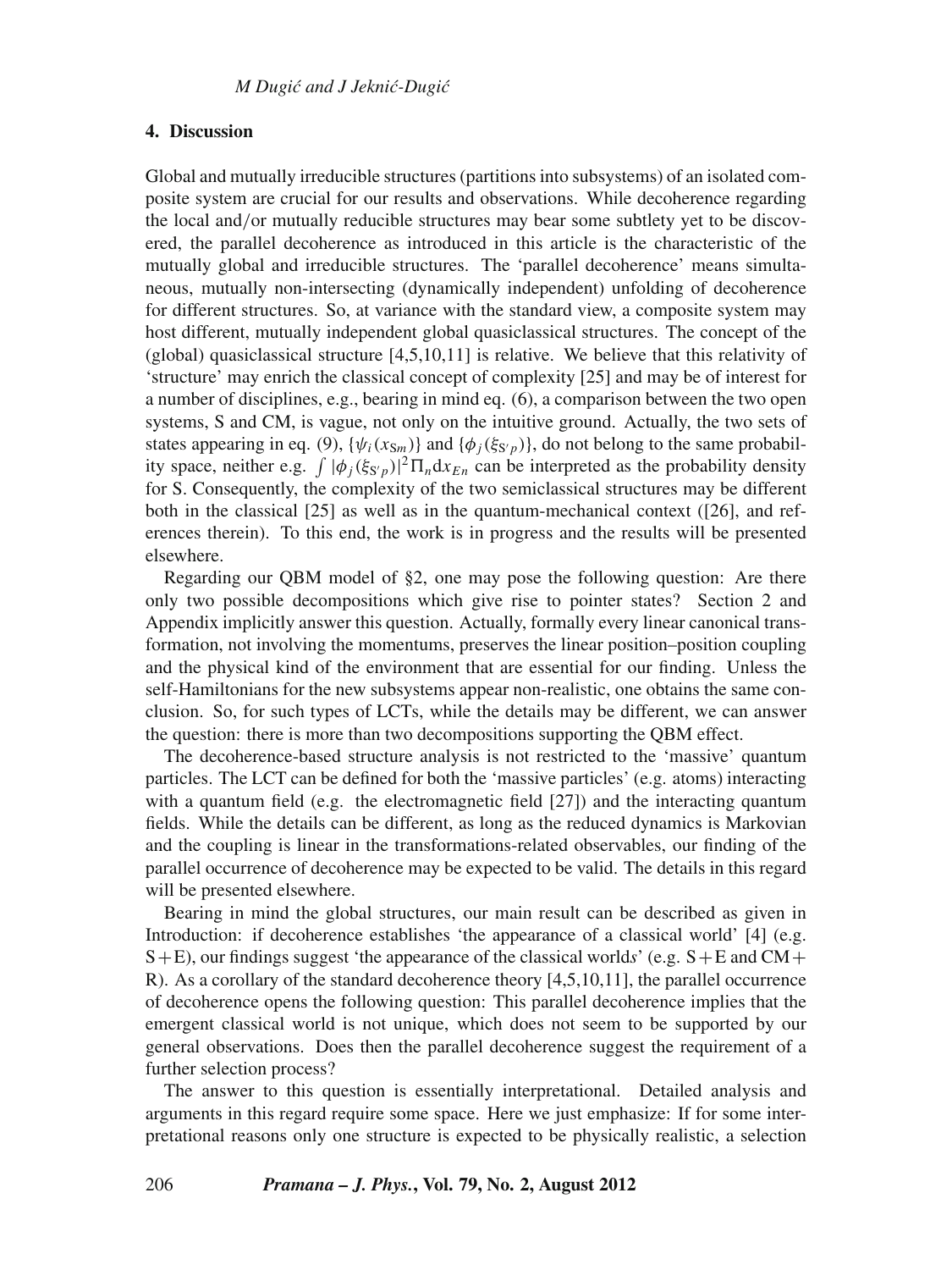rule is needed as emphasized by Zanardi's [18] "Without further physical assumption, no partition has an ontologically superior status with respect to any other.", and by Halliwell (chapter 3 in ref. [28]), "However, for many macroscopic systems, and in particular for the universe as a whole, there may be no natural split into distinguished subsystems and the rest, and another way of identifying the naturally decoherent variables is required." Further details can be found in ref. [29].

#### **5. Conclusion**

We launch a search for the occurrence of decoherence regarding different global and mutually irreducible decompositions into subsystems of an isolated composite quantum system. For the QBM-similar models, we obtain the occurrence of decoherence for an alternative decomposition of the composite system '(open) system plus environment'. Physically, this finding provides us with the observation of the parallel (simultaneous) occurrence of decoherence thus exhibiting relativity of the basic physical concept of '(global) semiclassical structure'. Being at variance with the standard view to 'physical structure', our findings open some conceptual issues yet to be explored as well as a new route in describing the composite physical systems.

### **Appendix**

The two models, eqs (4) and (5), differ in (a) the values of the model parameters such as the masses and the characteristic frequencies, (b) (non)appearance of the external fields for the respective open systems as well as (c) appearance of the internal interaction for the new environment,  $\hat{V}_R$ , which makes the model eq. (5) non-linear. Finally, as the two models are mutually related by the variables (the LCTs) transformations, the state for the composite system  $\mathcal{C}$ , which is assumed to be separable regarding the original structure  $S + E$  is now (d) expected to be of the non-separable form for  $CM + R$  structure.

While the points (a) and (b) are particularly trivial  $[2-5]$ , the points (c) and (d) should be carefully examined in the context of the occurrence of decoherence. We should first emphasize that the point (c) can be straightforwardly managed by the proper linear transformations,  $\hat{\rho}_{R\alpha} = \sum_l \lambda_{l\alpha} \hat{Q}_{Rl}$ , introducing the normal coordinates  $\hat{Q}_{\text{R}l}$ . Then the environmental Hamiltonian  $\hat{H}_{\text{R}}$  is linearized, i.e. it obtains the form  $\hat{H}_R = \sum_l (\hat{P}_{Rl}^2/2 + \omega_l^2 \hat{Q}_{Rl}^2/2)$  that removes the 'nonlinear term' of the form of  $\hat{V}_R$  in eq.  $(5)$ . As this is the linear transformation referring only to the environment *R*, the coupling term  $\hat{X}_{CM} \sum_{\alpha} \sigma_{\alpha} \hat{\rho}_{R\alpha}$  in eq. (5) acquires another linear form  $\hat{X}_{CM} \sum_{l} \lambda_{l} \hat{Q}_{Rl}$  that keeps the form of the 'spectral density' [5].

Regarding the point (d): the introduction of normal coordinates for *R* introduces further change in the *R*'s reduced state; e.g. a separable state becomes non-separable (entanglement relativity [17–24]). But this does not constitute any problem here as the environment is traced out and the tracing-out operation is basis-independent.

Therefore, the linearization of the Hamiltonian  $\hat{H}_R$  in eq. (5) gives the form of the Hamiltonian  $H$  of the fully isomorphic form as the 'original' form (eq. (4)). Then the standard results of the QBM theory [2–5] directly provide the following conclusion: like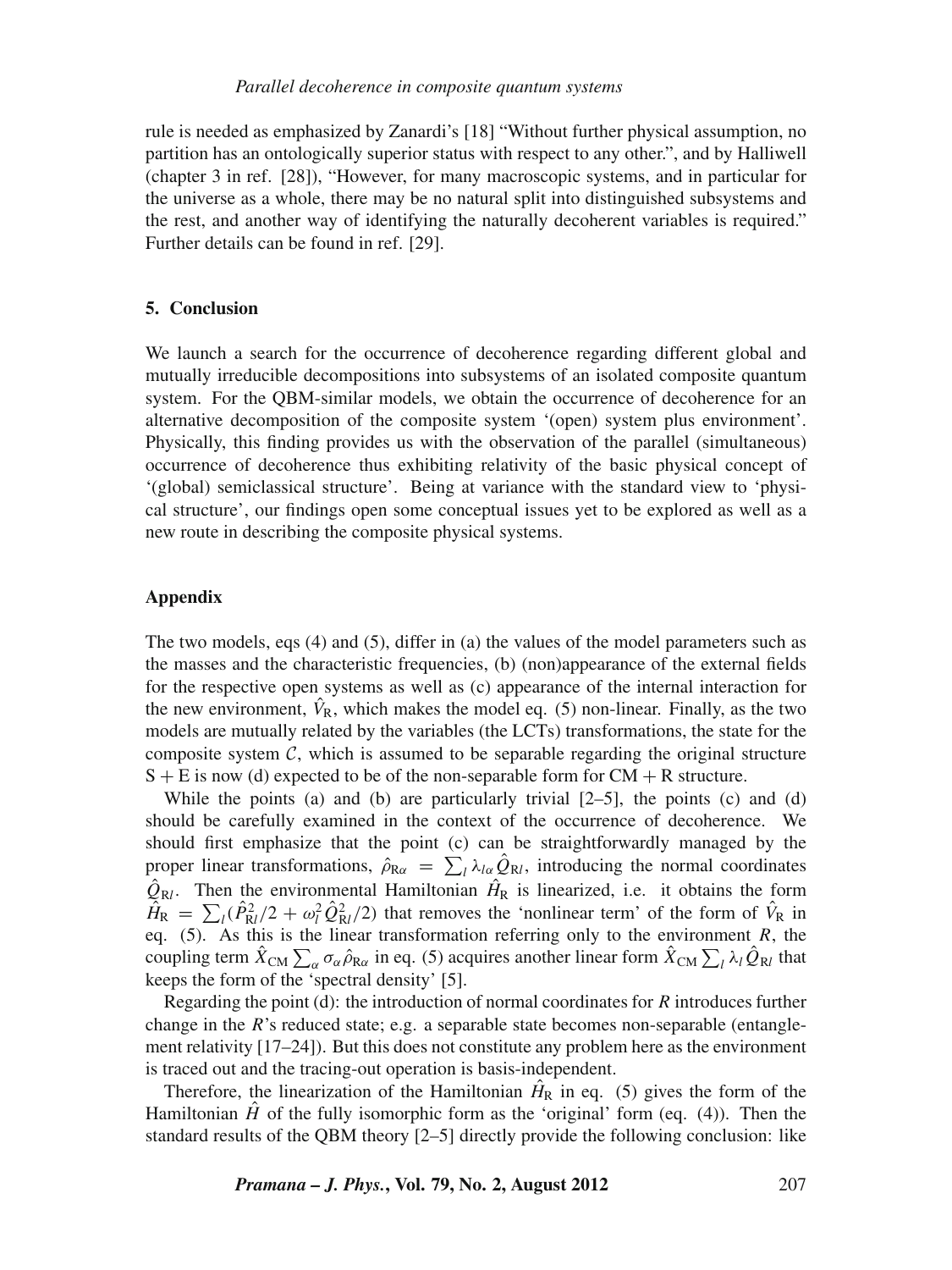## *M Dugi´c and J Jekni´c-Dugi´c*

the open system S (eq.  $(4)$ ), the open system CM (eq.  $(5)$ ) is subject to the OBM effect, i.e. to the occurrence of decoherence, which distinguishes the related Gaussian states as the preferred states for the system CM. The 'decoherence function',  $\Gamma(t)$ , is of the same form for both structures (see e.g. eq. (4.226) in ref. [5]):

$$
\Gamma(t) \approx -|\alpha - \beta|^2 \Lambda(t)/2,\tag{10}
$$

for a pair of two 'coherent states',  $|\alpha\rangle$  and  $|\beta\rangle$ . In the long time limit,  $\Gamma(t)$  is dominated by the overlap,  $|\alpha - \beta|^2$  [5]. Nevertheless, the 'long time limit' may refer to even mutually incomparable time intervals for the two structures. So, one may wonder if there is significantly different 'decoherence times' for the two structures, i.e. for the two decoherence processes. To see this is not the case, some care is needed.

Actually, even if for an instant of time *t* for which the ratio of  $\Lambda(t)$  and  $\Lambda'(t)$  for the two structures is far from unity, there is always the possibility also to change the first factor in eq. (10) in order to obtain  $\Gamma(t)$  to be of the same order for both structures:  $|\alpha - \beta|^2 \Lambda(t) \sim$  $|\alpha'-\beta'|^2 \Lambda'(t)$ . Physically, it means that, in such cases, the same 'decoherence time' refers to different Gaussian states for the two structures. So, the decoherence times are of the same order of magnitude for the two structures, yet in general for the different pairs of the respective Gaussian states.

In effect, the unique unitary dynamics for the composite system  $C$  – generated by the unique system-Hamiltonian for the unique initial state  $-$  hides the two, mutually independent, irreducible and simultaneously occurring decoherence processes for the two, mutually irreducible open systems, S and CM, that are the subsystems of the mutually irreducible global structures of the composite system  $C$ .

# **Acknowledgements**

The work in this paper is financially supported by the Ministry of Science, Serbia, Grant No. 171028.

# **References**

- [1] W H Zurek, *Philos. Trans. R. Soc. London, Ser.* **A356**, 1793 (1998)
- [2] A O Caldeira and A J Leggett, *Phys. Re*v*.* **A31**, 1059 (1985)
- [3] L D Romero and J P Paz, *Phys. Re*v*.* **A55**, 4070 (1997)
- [4] D Giulini, E Joos, C Kiefer, J Kupsch, I-O Stamatescu and H D Zeh, *Decoherence and the appearance of a classical world in quantum theory* (Springer, Berlin, 1996)
- [5] H P Breuer and F Petruccione, *The theory of open quantum systems* (Clarendon Press, Oxford, 2002)
- [6] M Gell-Mann and J B Hartle, *Phys. Re*v*.* **D47**, 3345 (1993)
- [7] F C Lombardo and P I Villar, *Int. J. Mod. Phys.* **B20**, 2952 (2006)
- [8] J C Flores, *J. Phys. A: Math. Gen.* **31**, 8629 (1998)
- [9] G M Palma, K-A Suominen and A Ekert, *Proc. R. Soc. London* **A452**, 567 (1996)
- [10] W H Zurek, *Re*v*. Mod. Phys.* **75**, 715 (2003)
- [11] M Schlosshauer, *Re*v*. Mod. Phys.* **76**, 1267 (2004)
- [12] S Banerjee and J Kupsch, *J. Phys. A: Math. Gen.* **38**, 5237 (2005)
- [13] L S Schulman, *Phys. Re*v*.* **A57**, 840 (1998)
- [14] L S Schulman, *Phys. Re*v*. Lett.* **92**, 210404 (2004)